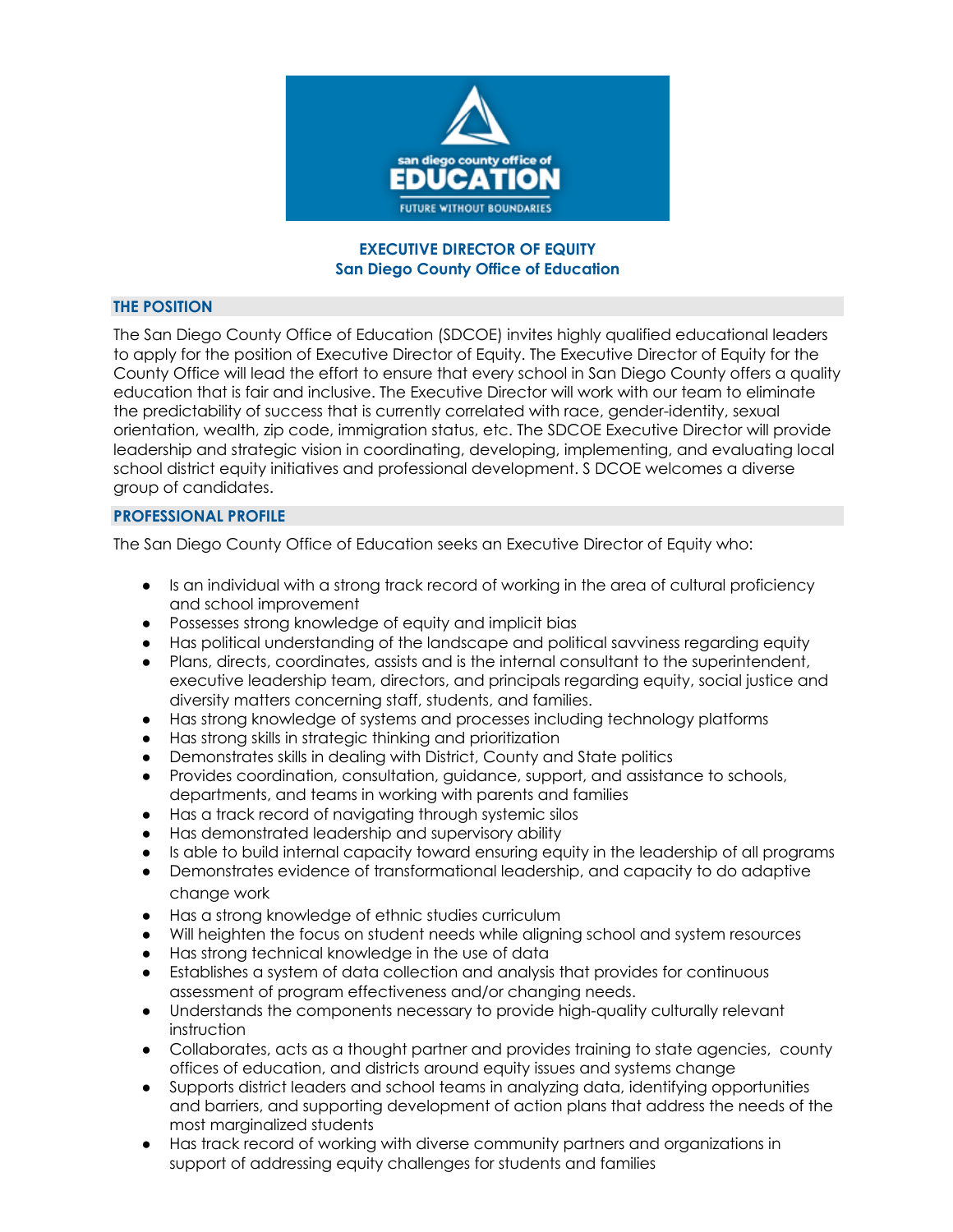# **PERSONAL PROFILE**

The San Diego County Office of Education seeks an Executive Director of Equity who:

- Is confident and creative, internally, and externally
- Has excellent oral, written, and interpersonal communication skills
- Is passionate about the work of equity and social justice
- Is coachable and open to feedback
- Is assertive, yet humble and empathetic
- Has, by nature, a collaborative style with a bias toward partnership to get the work done
- Is able to be creative and think outside of the box
- Is a natural team builder who respects the opinions of others
- Has the highest integrity

### **DESIRED EDUCATION/EXPERIENCE (PREFERRED)**

- Master's degree or higher with a record of continuous learning (Doctorate preferable)
- An educator with K-12 experience in California with a valid California Administrative Services Credential
- A strong fiscal background and understanding of the budget
- A track record of focusing on students and improving achievement in a diverse community
- Experience as a teacher, principal and at least five years' experience as a central office administrator
- Bilingual candidates are invited to apply

# **SELECTION PROCESS**

The County Superintendent has retained Consultants Sandra Sanchez Thorstenson and Eric Andrew of Leadership Associates to recruit qualified candidates. The consultants will screen applications and recommend candidates to the County Superintendent and members of his executive leadership team for interviews and further consideration. The County Superintendent and his team will have the opportunity to review all applications submitted. Any contact with the County Superintendent and his executive leadership team, in an attempt to influence the selection process, will be considered a breach of professional ethics. Finalists will have an opportunity to familiarize themselves with the community and county. The County Superintendent reserves the right to visit the District and communities of a candidate prior to a final decision.

# **SALARY AND CONTRACT**

The salary will be competitive and based upon qualifications and experience. The work year is 224 days with an annual salary range of \$157,021-\$190,863. Salary placement is within this range. Please note that multi-year contracts are reserved for superintendents. Executive Directors receive an annual contract.

#### **APPLICATION REQUIREMENTS**

To be considered, the candidate must provide:

- A fully completed application form
- A letter of application
- A resume
- Three professional references
- Verification of degrees and credentials (finalists only)

*All materials will be acknowledged and treated confidentially*

#### **THE SAN DIEGO COUNTY OFFICE OF EDUCATION**

SDCOE provides a variety of services for the 42 school districts, 129 charter schools, and five community college districts in the county. The San Diego County Office of Education (SDCOE)